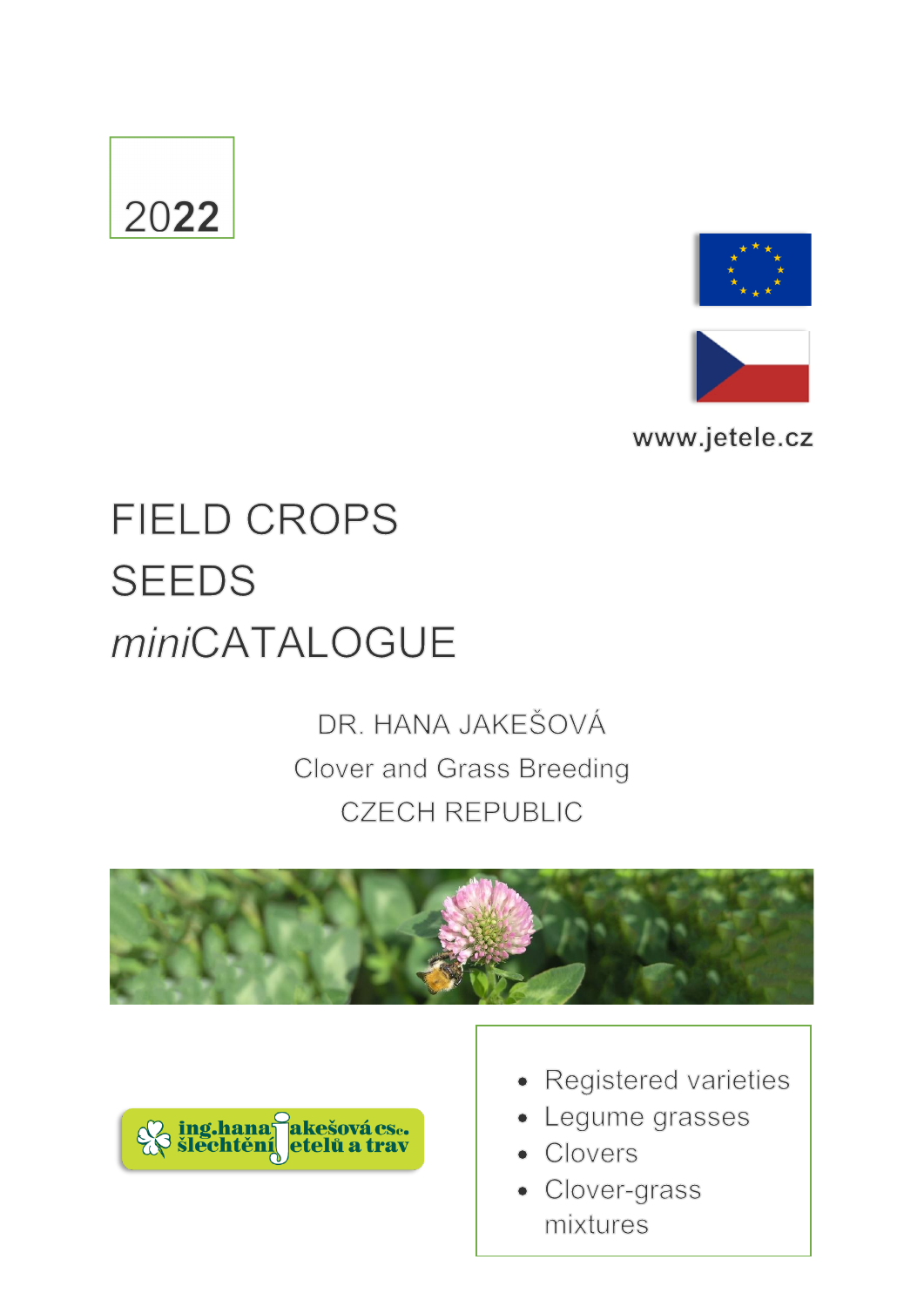### *Dear trading partners,*

### *We would like to thank you for your interest in our offer of certified seeds of legumes produced in the Czech Republic.*

*Following are presentations of our forage crops varieties that can be further combined to provide tailored mixtures.* 

*We believe that you will find our cooperation beneficial and that you will be not disappointed with any of our varieties or mixtures you will purchase and use.*

*We would also like to address potential partners from other EU Member States who are interested in importing and reselling seeds of our varieties produced in the Czech Republic. There we would like to underline that as to seed production we have been*  in the startup phase and enough multiplied we only have cv. PRAMEDI, cv. *PASTORELA and to some extend cv. VENCA.*

*For this reason, we would like to address also potential partners who are interested in multiplication and selling of seeds of our varieties abroad.* 

*Based on license agreement, our partners in the EU can be even granted the right to give sublicenses. It is also possible to obtain exclusive license from our firm for a given territory. License agreement can also cover export or production and marketing of our varieties outside the EU.*

*As to new festulolium cv. NEREZ there has been global exclusivity granted to the Czech firm Agrokop HB, the contact is provided bellow.*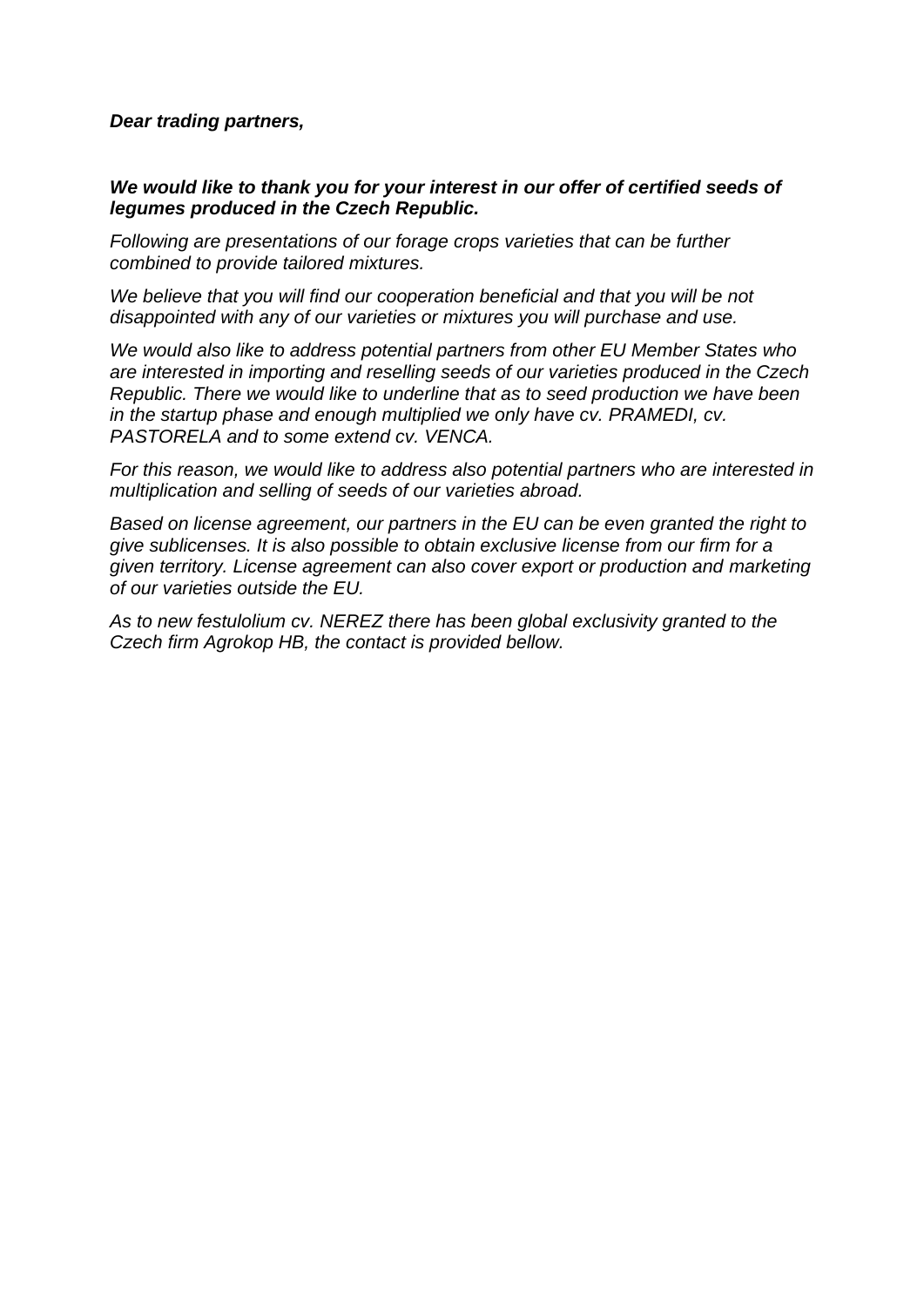

ORIGIN: The basis for the variety were octoploid genotypes obtained from the Prosser Gene Bank, USA, however the most important component was cv. "MELOT" gained at the Research Institute for Fodder Crops in Troubsko, Czech Republic. In the selection process plants were selected with fast initial growth. Other selection criteria were health and seed gain.

DESCRIPTION: "RŮŽA" is an octoploid clover variety with prostrate growth habit and with medium early spring growth, another feature is medium intensity of white marks on leaves; leaves characteristic is medium robustness and length, central leaflet is narrow; stem thickness is narrow to medium, stem length is short to medium; bloom is pink, head is spherical with lower number of blossoms but plants typically possess a large number of heads;

DISTINCTIONS: Zigzag clover is persistent and is resistant to hoof pressure due to rhizomatous root system; positive factors are high seed gain and attractiveness for pollinators;

#### USE:

• a good component for meadows and pastures

• high content of isoflavones (formononetin, biochanin) makes the variety a potential source for production of pharmaceutical compounds

• suitable for grazing when young

### AGROTECHNICS:

Seeding: Similar to red clover - 20 kg/ha; before sowing it is important to carry out seeds scarification;

Fertilizers: 3q NPK before sowing;



RŮŽA is a variety produced by the company "Dr. Hana Jakešová Clover and Grass Breeding" with seat in Hladké Životice, Czech Republic, EU.

### CONTACTS FOR SEEDS PURCHASE:

### **Dr. Hana Jakešová**

Telephone: +420 556 756 254 Mobile: +420 606 670 963

E-mail: **[hana.jakesova@tiscali.cz](mailto:hana.jakesova@tiscali.cz)**

### **Karel Thygessen, M.A., LL.M., M.Sc.**

Telephone: +420 556 756 254 Mobile: +420 603 394 117

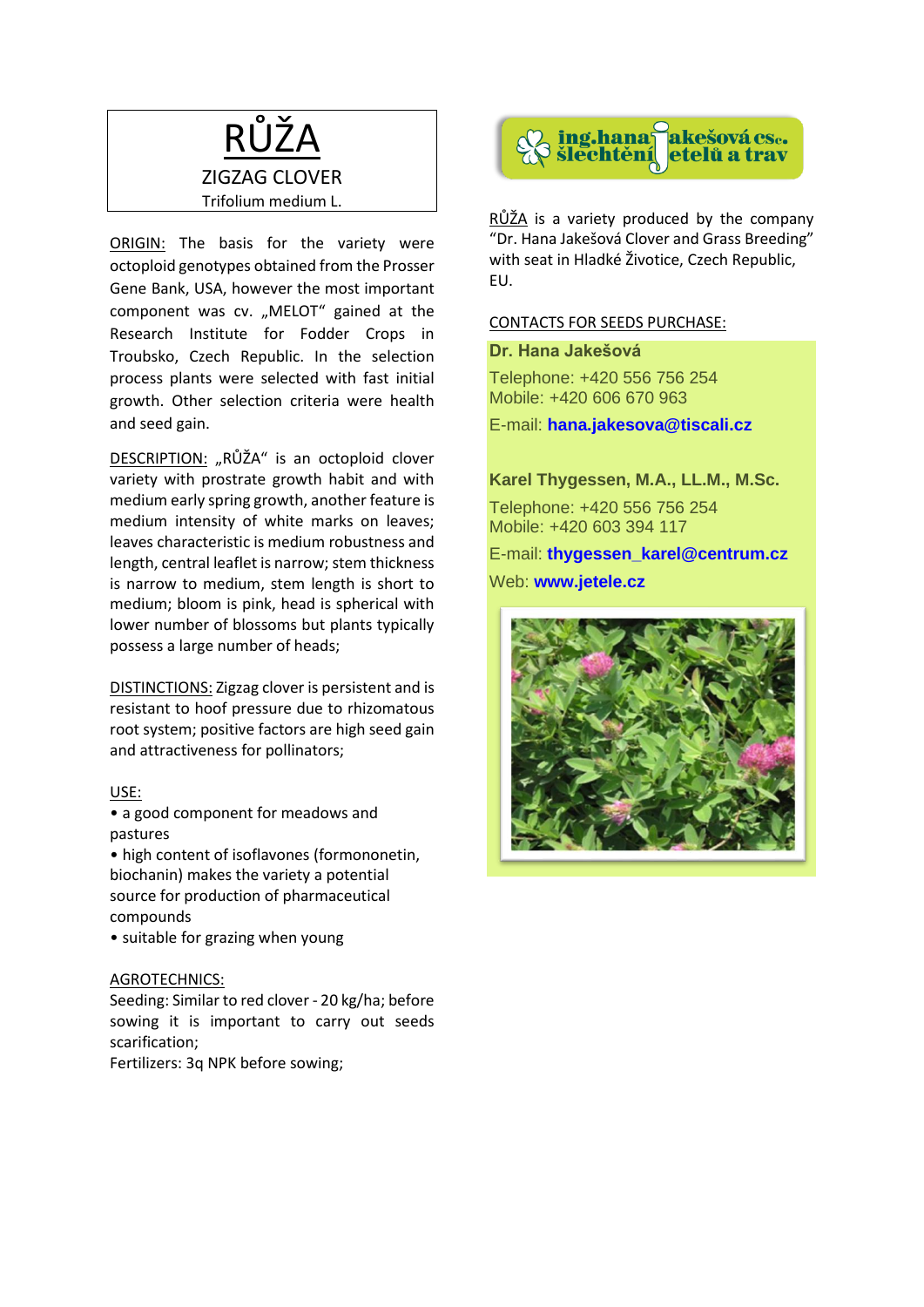### PRESTO

### TETRAPLOID RED CLOVER – 4n Trifolium pratense L.

ORIGIN: The breeder´s material that was used as a basis for the production of the new variety was contractually obtained from The Plant Breeding Station Hladké Životice, The Czech Republic, that is now part of The DLF Trifolium multinational company with its seat in Denmark.

DESCRIPTION: "PRESTO" is a tetraploid red clover variety that is important due to a better resistance to powdery mildew and due to a higher resistance to the complex of clover leaf spots and to *Fusarium* spp.; variety also is resistant to lodging; stem typically is medium long and with medium thickness; leaves are described as medium long to long with intermediate width;

DISTINCTIONS: the most important distinction is resistance to powdery mildew; variety is characteristic by medium early spring growth and by fast regrowth after a cut;

### USE:

• the persistency of the variety is comparable to other tetraploid red clover varieties (2-3 years in monocultures/pure stands and 3-5 years in clover grass mixtures)

• another positive factor are savings as concerns use of artificial fertilizers  $-$  "PRESTO" just like other clover varieties is capable of fixing, in symbiosis with *Rhizobium* bacteria, of aerial Nitrogen

• there is no need to apply Nitrogen fertilizers to either clovers or to plants used as next in crop rotation

### AGROTECHNICS:

Seeding: Same as other red clover varieties – from 10 to 15 kg/ha for seed production in pure stand; slightly more for green matter production;

Rhizobin: There is no need to apply specific *Rhizobium* bacteria/Rhizobin before sowing as these bacteria are already present in majority of agriculturally used fields;

Fertilizers: 3q NPK before sowing;



PRESTO is a variety produced by the company "Dr. Hana Jakešová Clover and Grass Breeding" with seat in Hladké Životice, Czech Republic, EU.

### CONTACTS FOR SEEDS PURCHASE:

**Dr. Hana Jakešová**

Telephone: +420 556 756 254 Mobile: +420 606 670 963

E-mail: **[hana.jakesova@tiscali.cz](mailto:hana.jakesova@tiscali.cz)**

**Karel Thygessen, M.A., LL.M., M.Sc.**

Telephone: +420 556 756 254 Mobile: +420 603 394 117

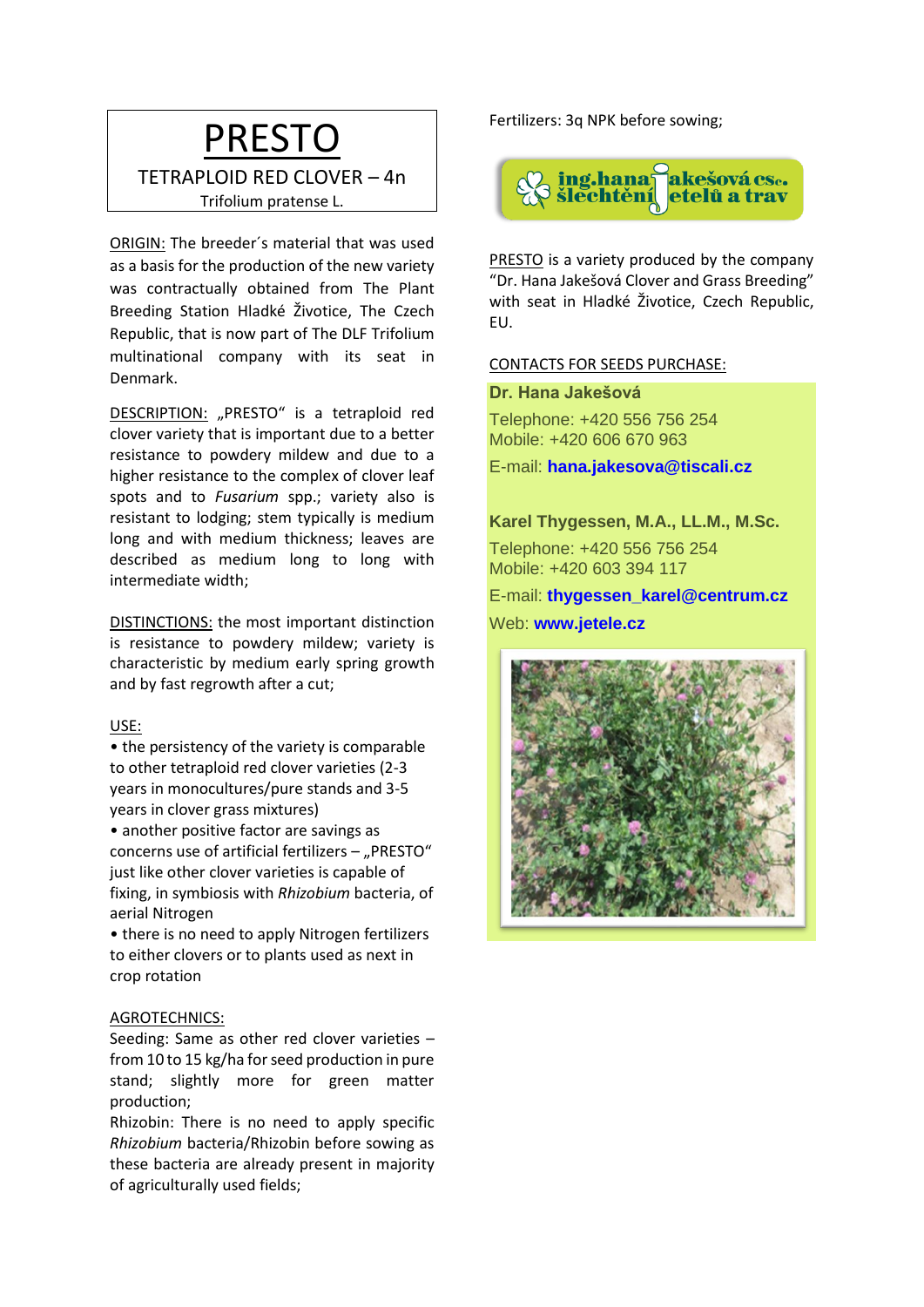### PASTORELA

MEADOW FESCUE Festuca pratensis Huds.

ORIGIN: the basis for "PASTORELA" was variety "KOLUMBUS" that is very late. "KOLUMBUS" is registered in Germany. During the process of breeding "KOLUMBUS" was crossed with several genotypes from among the world assortment (varieties ROŽNOVSKÁ, OTAVA, BARMONDO, BARTRAN, BARTURA, CAPELLA, DOTNUVA, LAURA, LEOPARD, POSEIDON, PREFEST, SKAWA, PREVAL and COSSMOS). Variety "PASTORELA" is registered in the Czech Republic.

DESCRIPTION: "PASTORELA" is not as late as "KOLUMBUS" but is later than majority of world assortment meadow fescue varieties; due to the fact the variety can be used as five cut crop and yields per each of the five cuts are comparable; variety shows good resistance to rust and leaf spot disease; when compared to "KOLUMBUS" distinct feature of our variety is higher length of stems; as to the quality, the new variety possess lower content of fiber whilst crude protein content and metabolized energy are higher;

DISTINCTIONS OF THE VARIETY: Important characteristic of the variety is good digestibility resulting from higher content of proteins; another characteristic is density which translates into better green matter and dry matter yield; variety also shows very good seed gain; important feature is good disease resistance;

### USE:

• can be used for a long time in pastures and meadows

• can be used for shorter terms as a component in clover grass mixtures on arable land

#### AGROTECHNICS:

Seeding: for pure stands intended for seed production (multiplication) the amount is 15

kg/ha; as to the green matter production the amount can be 25 kg/ha;

Fertilizers: in the year of sowing 3q NPK before sowing and in the spring 2q of LAV or LAD; for seed production purposes in years following year of sowing 3q NPK in autumn and 2q of LAD or LAV in spring; for green matter production purposes 50kg/N after each cut;



PASTORELA is variety produced by the company "Dr. Hana Jakešová Clover and Grass Breeding" with seat in Hladké Životice, Czech Republic, EU.

#### CONTACTS FOR SEEDS PURCHASE:

### **Dr. Hana Jakešová**

Telephone: +420 556 756 254 Mobile: +420 606 670 963

E-mail: **[hana.jakesova@tiscali.cz](mailto:hana.jakesova@tiscali.cz)**

**Karel Thygessen, M.A., LL.M., M.Sc.**

Telephone: +420 556 756 254 Mobile: +420 603 394 117

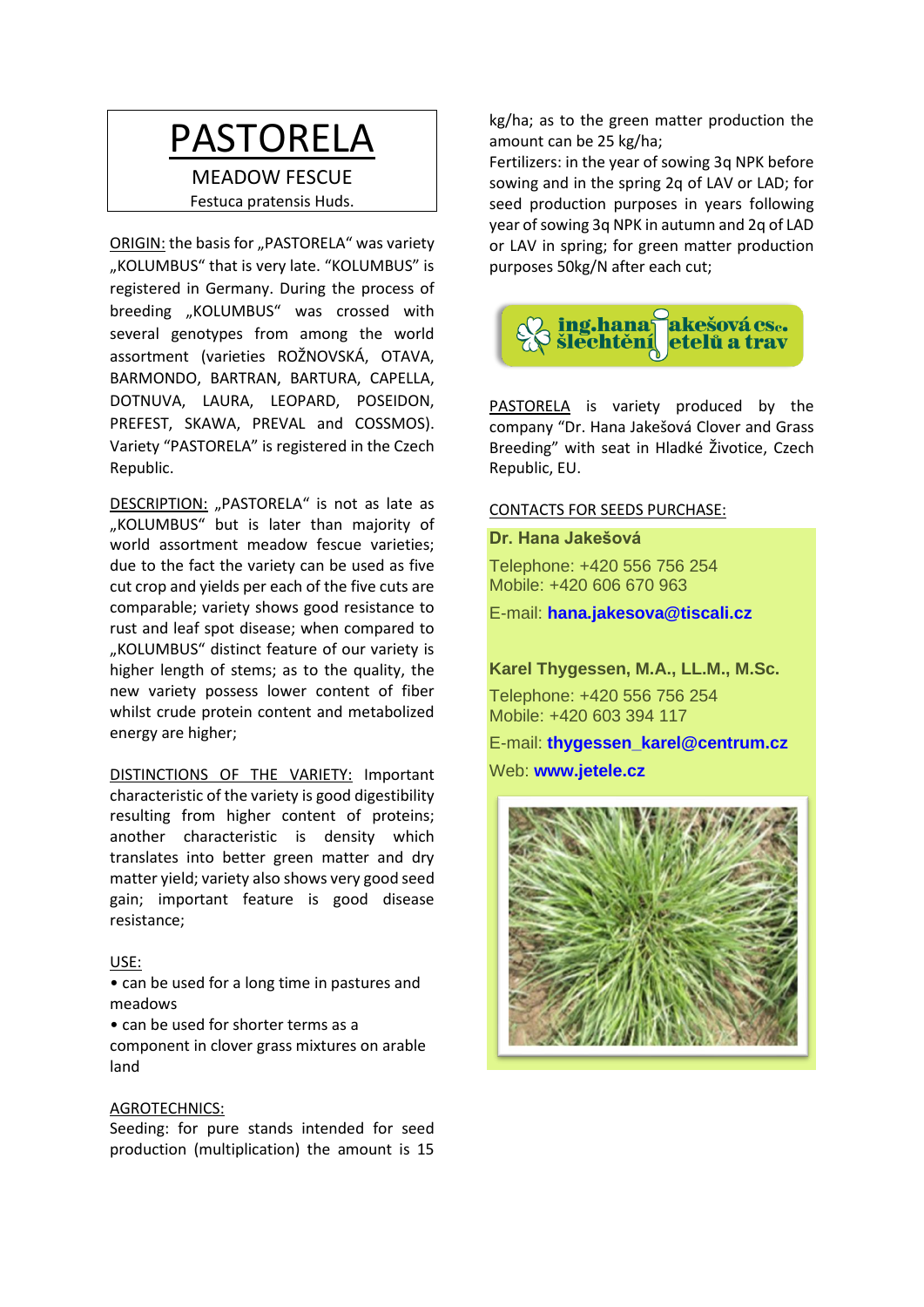### PRAMEDI

INTERSPECIFIC CLOVER HYBRID Trifolium pratense L. x Trifolium medium L.

ORIGIN: The original hybrid material was gained in 1991 at the Research Institute for Fodder Crops in Troubsko, in the then Czechoslovakia via artificial hybridization done between tetraploid red clover variety "TATRA" used as maternal component and octoploid zigzag clover clone 10/8 used as paternal component. 12 hybrids were gained via in vitro cultivation that were subject to one generation of intercross. Material was then sent to the Plant Breeding Station Hladké Životice (now DLF Czech Republic). Basis for the variety provided plants having 29 chromosomes. Chromosome numbers were determined with the help of flow cytometry machine (Partec Sysmex). Material was backcrossed for five generations with tetraploid red clover cv. "AMOS".

DESCRIPTION: A characteristic of "PRAMEDI" is a distinct root system. Some plants possess rhizomes that are however shorter compared to *Trifolium medium* L. plants but many individuals have a distinct root branching that cannot be observed in any of the parental species. Root crown is more lodged and there are statistically more stems per plant which means better green matter and dry matter gain. "PRAMEDI" also shows late onset of senescence.

DISTINCTIONS OF THE VARIETY: Variety has seed gain comparable to tetraploid red clover varieties; other important features are good persistency and resistance to powdery mildew; variety can withstand drought; variety produces high quality green matter with less fiber and with higher content of crude proteins;

### USE:

• can be used for direct grazing – well suited for meadows and pastures

• can be used as green feed as a component of clover grass mixtures that can be typically used for 3-5 years

• in pure stand or as a component of clover grass mixtures can be used for production of silage

• can be used as a green manure

• as other clover species "PRAMEDI" can improve soil quality thanks to aerial Nitrogen intake via symbiosis with *Rhizobium* bacteria – there is no need to use artificial fertilizers



PRAMEDI is a variety produced by the company "Dr. Hana Jakešová Clover and Grass Breeding" with seat in Hladké Životice, Czech Republic, EU.

### CONTACTS FOR SEEDS PURCHASE:

**Dr. Hana Jakešová**

Telephone: +420 556 756 254 Mobile: +420 606 670 963

E-mail: **[hana.jakesova@tiscali.cz](mailto:hana.jakesova@tiscali.cz)**

### **Karel Thygessen, M.A., LL.M., M.Sc.**

Telephone: +420 556 756 254 Mobile: +420 603 394 117

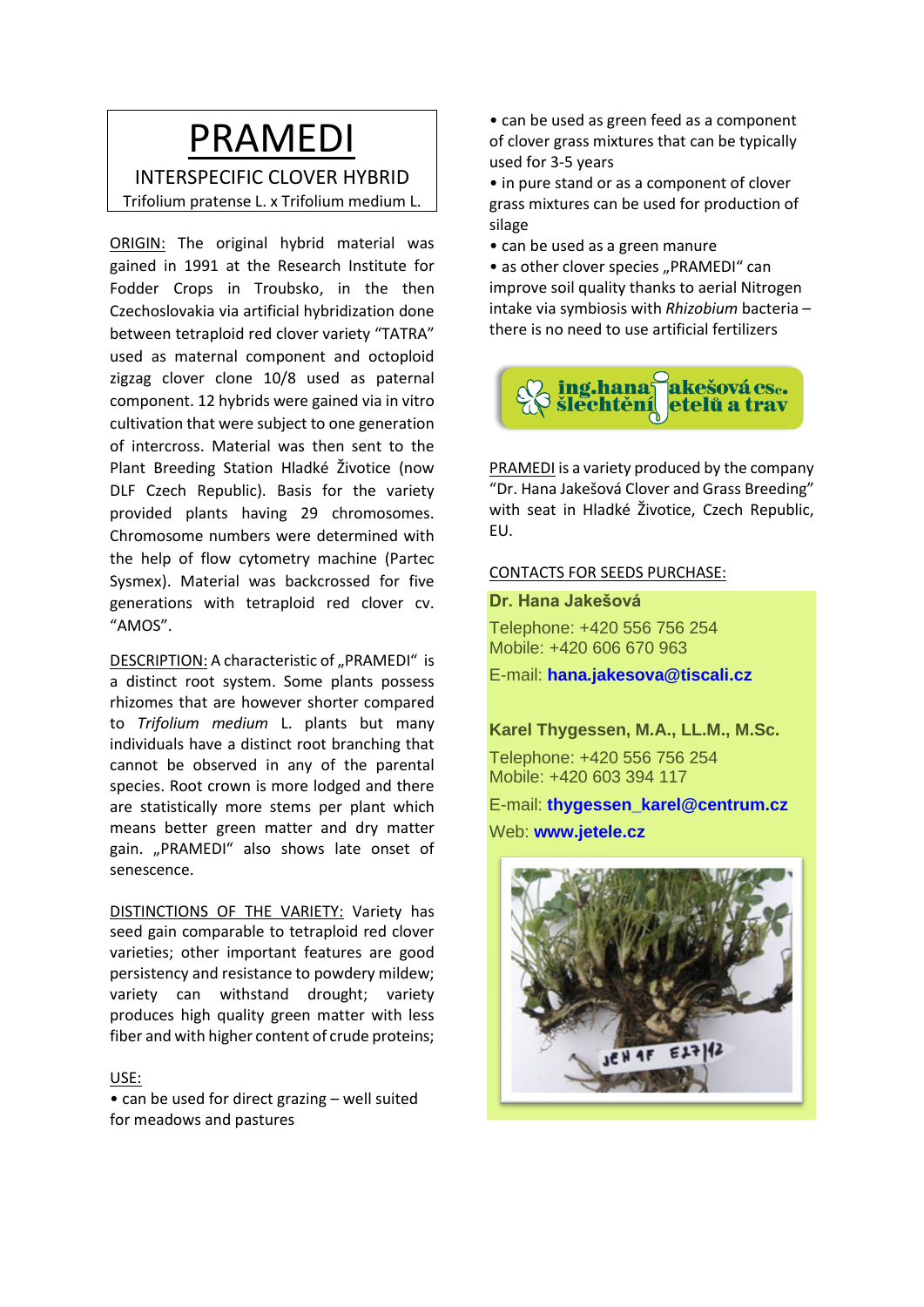### **VENCA** COLONIAL BENTGRASS Agrostis capillaris L..

ORIGIN: The major component for the gain of cv. "VENCA" was cv. "GOLF"; furthermore multiple selection was used and breeder´s material was crossed with several Dutch varieties. Selection criteria were resistance to leaf diseases, and selected were plants with dark green color and with fine leaves.

DESCRIPTION: A characteristic of "VENCA" is lower growth habit; another factor is a quick establishment and variety can well withstand low mowing (0.8 mm) and is therefore less demanding as concerns lawn care.

DISTINCTIONS OF THE VARIETY: Characteristic is very fine texture that makes "VENCA" suitable for fine leaves and ornamental lawns; typical is a dark green color of the plants which makes the variety comparable to US varieties; variety is resistant to rust and to *Monographella nivalis* and can well withstand high temperatures, drought and water stress; variety regenerates well after stress conditions pass over;

### USE:

- suitable to all kinds of lawns
- especially suitable for ornamental lawns
- can be used in golf resorts (less mowing, less watering and less verticutting)
- can be used as monoculture

### AGROTECHNICS:

Seeding: 6-8 kg/ha for seed production; up to 300 kg/ha for lawn establishment; Fertilizers: 300 kg NPK/ha before sowing; after seed harvest 50 kg/N (2q LAD or LAV);



VENCA is a variety produced by the company "Dr. Hana Jakešová Clover and Grass Breeding" with seat in Hladké Životice, Czech Republic, EU.

### CONTACTS FOR SEEDS PURCHASE:

### **Dr. Hana Jakešová**

Telephone: +420 556 756 254 Mobile: +420 606 670 963

E-mail: **[hana.jakesova@tiscali.cz](mailto:hana.jakesova@tiscali.cz)**

### **Karel Thygessen, M.A., LL.M., M.Sc.**

Telephone: +420 556 756 254 Mobile: +420 603 394 117

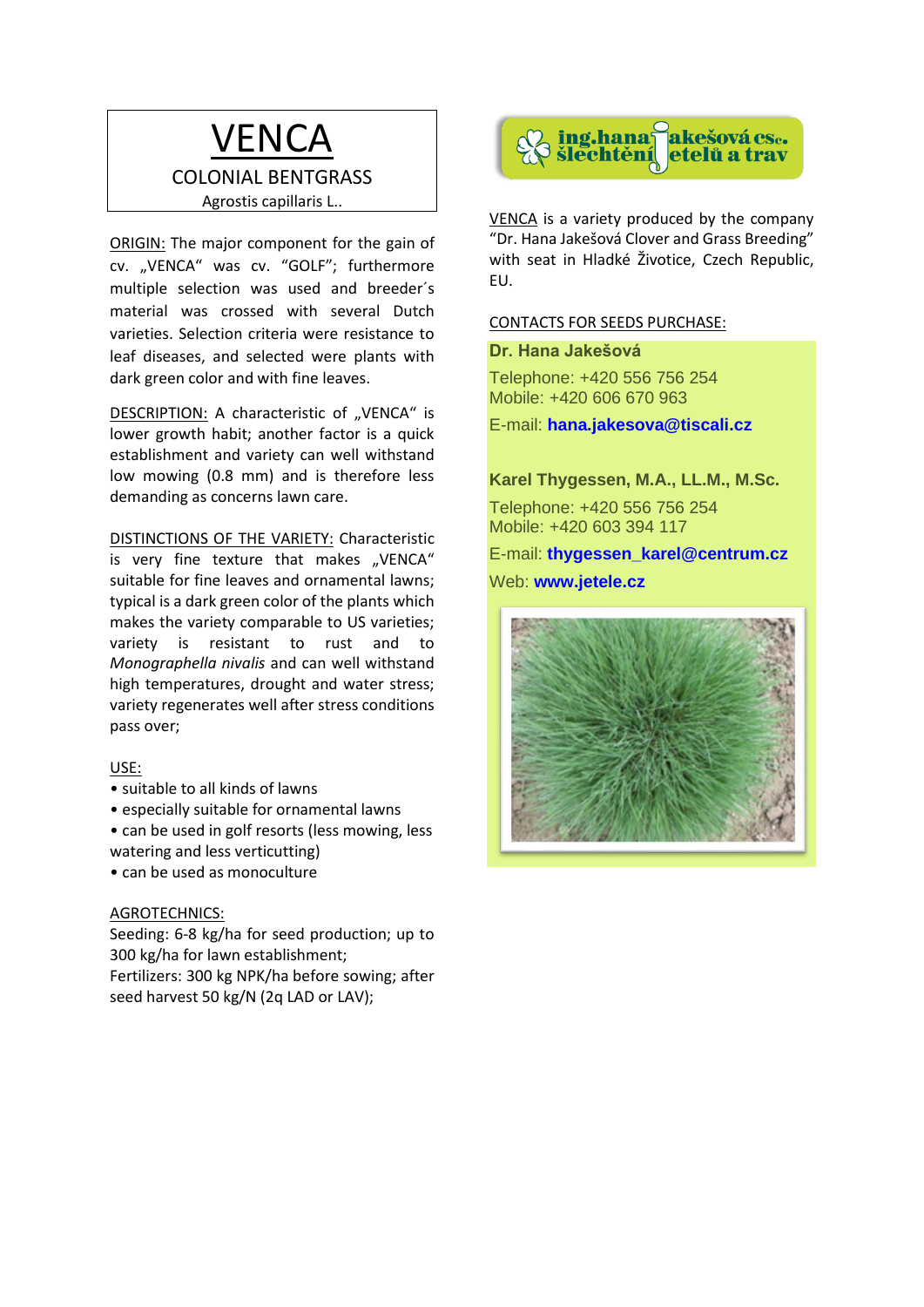### KOZÁK CAUCASIAN CLOVER Trifolium ambiguum M. Bieb., TFM

ORIGIN: The basis for the variety was the US variety ..COSSACK" obtained from The University of Madison, Wisconsin, USA; the genotype was crossed with hexaploid genotypes provided by the Prosser Gene Bank, USA; the selection process was based on criteria of early spring growth, health and seed gain.

DESCRIPTION: "KOZÁK" is hexaploid, medium high clover characteristic by medium to strong intensity of white marks on leaves; leaves are robust with medium to high length of the central leaflet; growth habitus is described as intermediate to semi-prostrate with medium stem length and thickness; bloom is pink-white and plants typically have high number of heads that are long with conic shape and with high number of blossoms;

DISTINCTIONS OF THE VARIETY: Caucasian clover is persistent and is resistant to hoof pressure due to its rhizomatous root growth habit; variety combines quick establishment and persistency (can persist 16 years in a stand); positive factor is quality that is better compared to *Trifolium repens*; further positive characteristics are high seed gain together with attractiveness for pollinators;

### USE:

- can persist in stand for a long time
- suitable for grazing

• a good component for meadows and pastures

• can be used in clover mixtures and in clover grass mixtures

#### AGROTECHNICS:

Seeding: for seed production purposes the amount is similar to red clover - 25 kg/ha; it is important to carry out seeds scarification before sowing;

Rhizobin: unlike in the case of red clover, there is a need to apply specific Rhizobium bacteria

stem/Rhizobin before sowing; Rhizobin can be obtained from our firm; Fertilizers: 3q NPK before sowing;



KOZÁK is a variety produced by the company "Dr. Hana Jakešová Clover and Grass Breeding" with seat in Hladké Životice, Czech Republic, EU.

### CONTACTS FOR SEEDS PURCHASE:

**Dr. Hana Jakešová**

Telephone: +420 556 756 254 Mobile: +420 606 670 963

E-mail: **[hana.jakesova@tiscali.cz](mailto:hana.jakesova@tiscali.cz)**

### **Karel Thygessen, M.A., LL.M., M.Sc.**

Telephone: +420 556 756 254 Mobile: +420 603 394 117

### E-mail: **[thygessen\\_karel@centrum.cz](mailto:thygessen_karel@centrum.cz)**

Web: **www.jetele.cz**

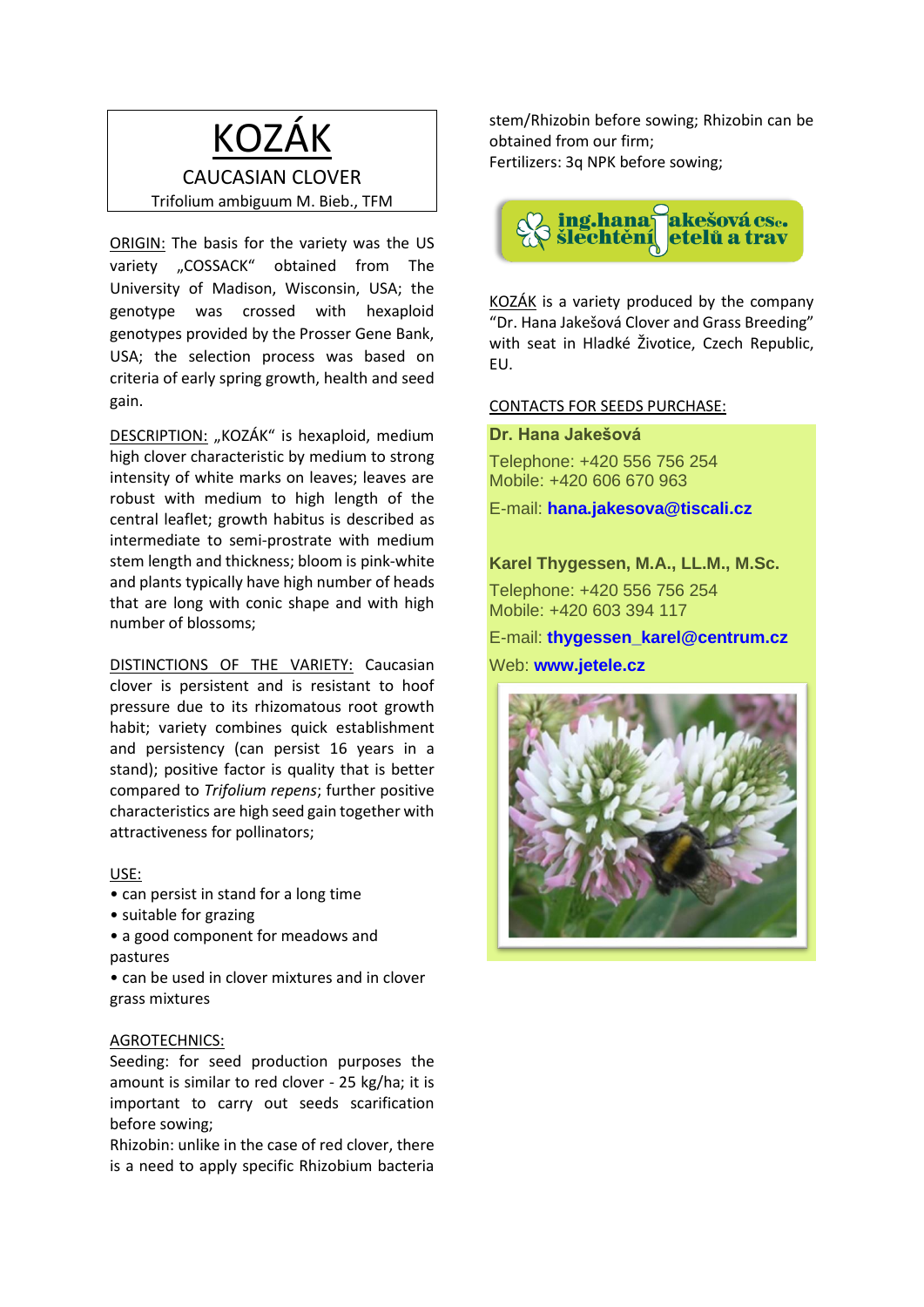### NEREZ

### FESTULOLIUM 6n

Festulolium Asch. & Graebn.

ORIGIN: Nerez was gained via crossing Czech festulolium varieties Hykor and Felina with the use of pedigree breeding. Nerez is registered in the Czech Republic.

DESCRIPTION: Nerez is a hexaploid (6n) variety of festucoid type with a very good persistency; Nerez as variety is 2-3 days earlier when compared to Hykor but is considered late variety; distinct feature is higher length of stems which is feature shared with Felina; variety shows better resistance to rust diseases – namely to *Puccinia coronata Corda* and *Puccinia graminis* and has better fresh matter and dry matter gain compared to both parental species Hykor and Felina; variety is not a Genetically Modified Organism.

DISTINCTIONS OF THE VARIETY: variety with best fresh matter and dry matter yield so far; late with enhanced persistency, statistically significant rust resistance, hoof pressure resistance and early spring growth.

#### USE

- in mixtures for long term pastures and meadows
- in mixtures with clovers for short term use
- Nerez is a three cut variety

#### AGROTECHNICS:

Seeding: 15 kg/ha for seed production purposes, and 25 kg/ha for green matter harvest; higher multiplication grades shall be sown without cover crop; sowing depth is 2- 5 cm and seedbeds shall be well prepared; after sowing rolling and harrowing shall be done;

Fertilisers: prior seeding 2-3q/ha NPK; in the spring 50 kg/ha of Nitrogen and the same amount after each cut in pure stand; in mixtures with clovers no fertilizing after cuts; during autumn of each harvest year 3q NPK/ha is recommended;

Crop treatment: in stands intended for multiplication, harrowing shall be done in spring; after seeds harvest straw shall be removed and stand must be cut.

**Fresh matter and dry matter yield comparison with cv. Felina and cv. Hykor carried out by the Czech Central Institute for Supervising and Testing in Agriculture (UKZUZ) between 2016 - 2019:**

|        | Year 1    |       | Year 2    |        | Year 3 |       |
|--------|-----------|-------|-----------|--------|--------|-------|
|        | Fresh Dry |       | Fresh Dry |        | Fresh  | Dry   |
| Felina | 100.4     | 99    | 99.95     | 98.65  | 97.7   | 97.6  |
| Hykor  | 99.6      | 101   | 100.1     | 101.35 | 102.3  | 102.5 |
| Nerez  | 103.8     | 106.1 | 101.7     | 102.05 | 104.2  | 106   |



NEREZ is an achievement of Hana Jakešová Plant Breeding Company, Hladké Životice, Czech Republic, EU.

#### CONTACT FOR SEEDS SALES:

**Agrokop HB agent - Ing. Dušan Kyselý**

Phone: +420 569 424 963 Mobile: +420 777 772 066

E-mail: **[dkysely@agrokop.com](mailto:dkysely@agrokop.com)**

Web: **[www.agrokop.com](http://www.agrokop.com/)**

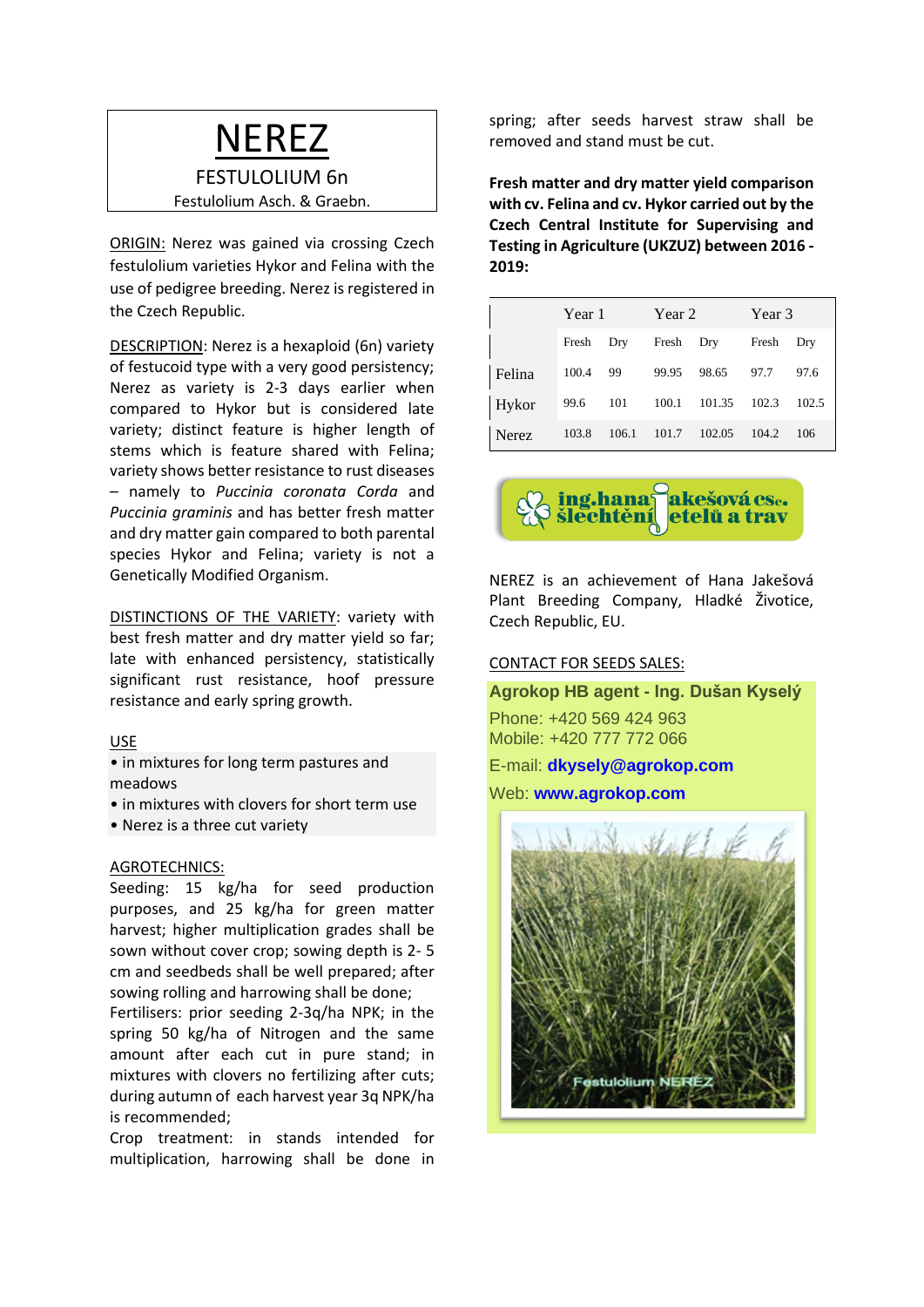## **FLOW CYTOMETRY**





The research firm "Dr. Hana Jakešová Clover and Grass Breeding" offers laboratory services and namely flow cytometry with the emphasis on determination of (hybrid) plants DNA content. At the disposal there is PARTEC PLOIDY ANALYSER flow cytometry machine (Sysmex Partec GmbH, Gorlitz, Germany).

The researcher Hana Jakešová has had more than 15-year-long experience with operating machines of this type. The price is CZK 150 per sample.

### CONTACTS:

**Dr. Hana Jakešová**

Telephone: +420 556 756 254 Mobile: +420 606 670 963

E-mail: **[hana.jakesova@tiscali.cz](mailto:hana.jakesova@tiscali.cz)**

**Karel Thygessen, M.A., LL.M., M.Sc.**

Telephone: +420 556 756 254 Mobile: +420 603 394 117